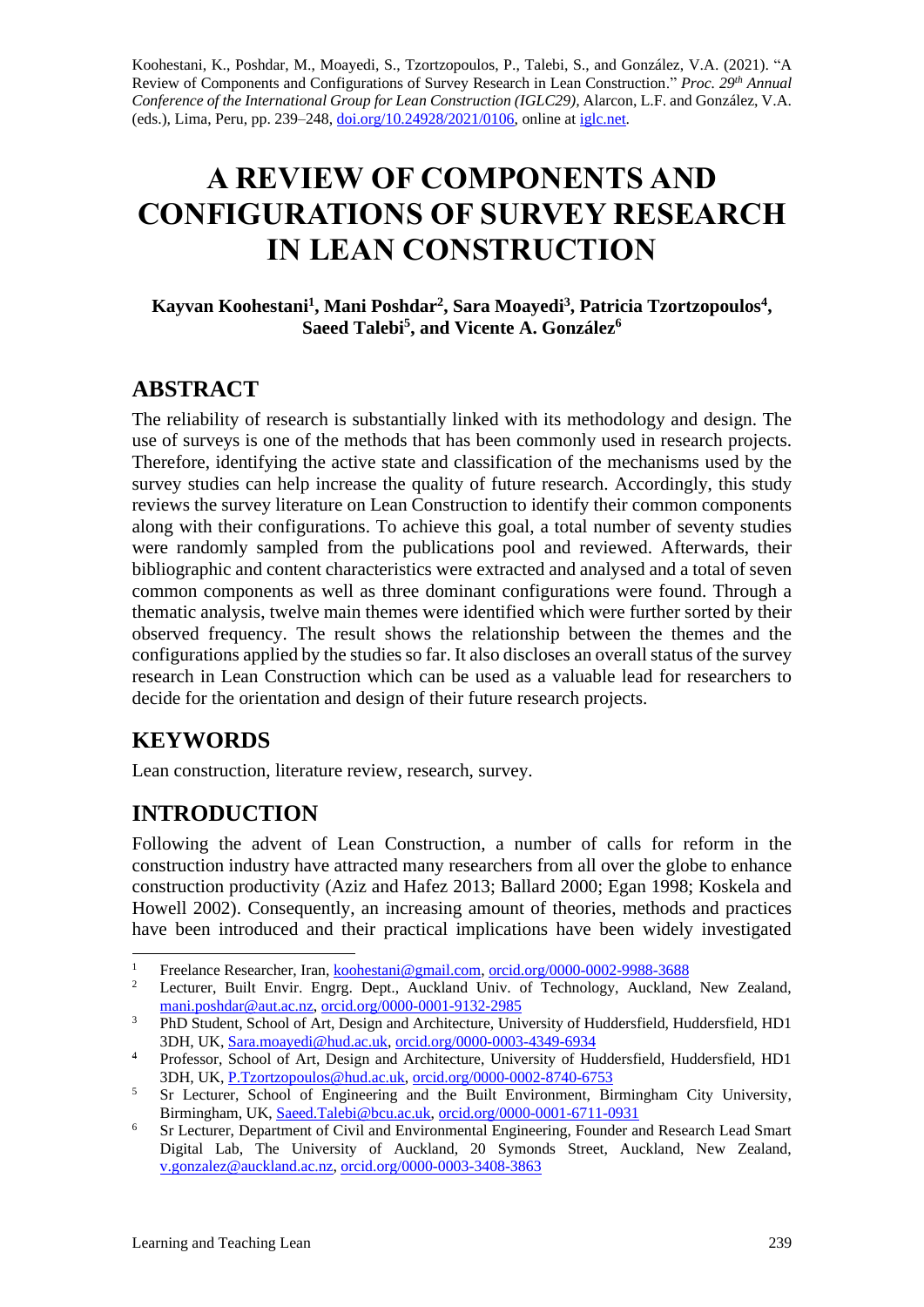through numerous studies (Ghosh and Young-Corbett 2009). Thus, a diverse range of methods and techniques have been applied by researchers to advance the various aspects of this field. Currently, conducting surveys has developed into a rigorous approach to research as a systematic method (Ponto 2015). According to the recognition-by-components theory, things should be broken down into their components to be recognized and understood (Biederman 1987). However, in the case of Lean Construction survey research, the authors have found no comprehensive study which was particularly focused on the common components used by the Lean Construction research community. This study seeks to partially close this gap by identifying and characterizing the common components and various classifications of research in Lean Construction from a sample of survey research on Lean Construction.

## **SURVEY RESEARCH**

A survey is a type of field study, which collects data from a sample of individuals by answering a predetermined set of questions (Check and Schutt 2011; Rossi et al. 2013). The major steps of survey research are highlighted as below:

- *Design and planning, which* presents one of the crucial steps to identify requirements, limitations, and methods. In this step, the target sample is defined, the data collection method is determined, and measurement instruments are developed. The method is determined based on the specific survey requirements as well as time, cost and resource constraints (Abduh and Roza 2006).
- *Data collection*, where the researcher obtains the required information. Interviews and questionnaires are the most prevalent data collection approaches performed in survey research. Interviews can be conducted in structured, semi-structured or unstructured styles, and the sessions can take place by phone, computer or in person. The collected data can be qualitative or quantitative (Abduh and Roza 2006; Sapsford and Jupp 1996). Some studies may utilize a mix of both to increase the validity and reliability of the results (Hox and Boeije 2005).
- Lastly, *analysis* of the collected data, which eventually feeds into the key findings of the research (Alreck and Settle 1985; Singleton et al. 1999).

It should be noted that each step can involve further sub-steps that deserve in-depth exploration.

#### **RESEARCH METHOD**

At first, a total of 87 studies were selected using the search term "Lean Construction AND survey" on Google Scholar. The databased was employed to form a random sample and ensure the diversity in selections from different journals and conferences. Then, a screening step was applied in which a set of inclusion and exclusion criteria were used to refine the selection. The criteria embraced the studies that:

- 1. were published in the form of either a journal or conference paper
- 2. were published in the English language
- 3. were directly related to Lean Construction
- 4. fit into the definition of survey research

Therefore, after a round of skim and scan of the abstracts, research methods and conclusions, a total of 70 articles that met the above criteria were selected to go through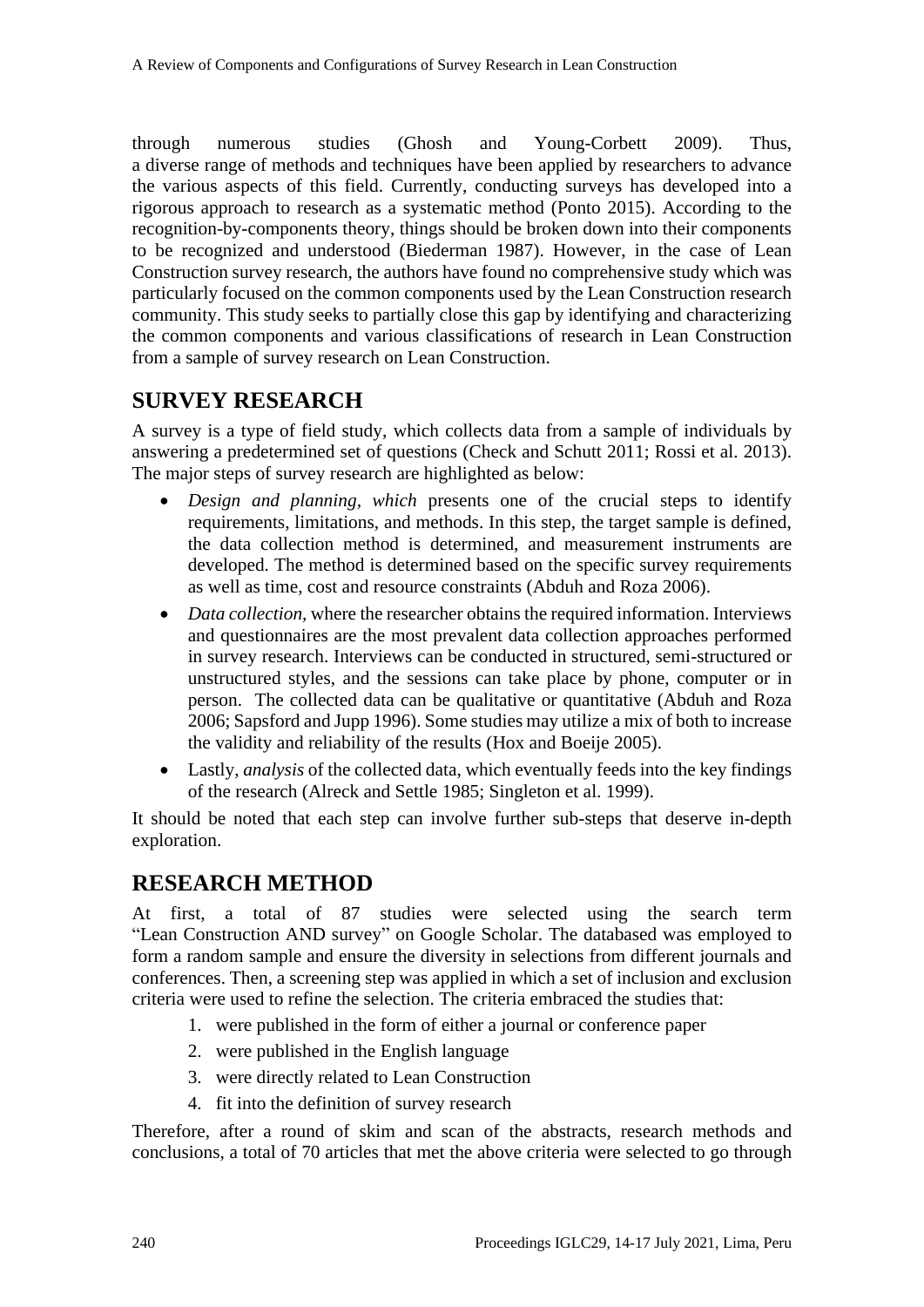the rest of the process. The next step investigated various aspects of the bibliographic information, data collection, analysis and themes used by the samples. The acquired data were coded in the NVivo software package (QSR International), which enabled the researchers to track the recurrence frequency of the coded items. During the review, the common components of the sampled survey research papers were identified and coded based on their main characteristics. Concurrently, various compositions of the main identified components were observed and grouped as study configurations. The study also conducted a content analysis using word frequency on the samples and reported the relationship between the themes and the contents. Finally, the research method and findings of the study were validated and confirmed by two researchers of the field whose demographic information is indicated in table 1. In terms of reliability and validity, the paper highly complies with the strategies suggested by Noble and Smith (2015).

| Table 1- Demographic information of the validators |                                      |                              |                        |     |  |  |  |  |  |
|----------------------------------------------------|--------------------------------------|------------------------------|------------------------|-----|--|--|--|--|--|
| Research<br>Category                               | <b>Years of</b><br><b>Experience</b> | Level of<br><b>Education</b> | <b>Occupation</b>      | Age |  |  |  |  |  |
| Expert 1                                           | 11                                   | <b>PhD</b>                   | Associate<br>professor | 44  |  |  |  |  |  |
| Expert 2                                           | 14                                   | <b>PhD</b>                   | Associate<br>professor | 49  |  |  |  |  |  |

#### **SAMPLE INFORMATION**

To get a demographic grasp of the sample, the publications were classified based on the country of affiliation of their first author. In addition, a classification of developed and developing countries was made according to the United Nation's World Economic Situation and Prospects (2020).

In general, the papers were originated from 29 countries, including 19 developing and ten developed countries. Furthermore, although the figures indicate an average number of 2.4 publications per country, the distribution between developing and developed countries was not uniform. Figure 1 demonstrates the spread of the samples over time and the classification of their country of origin. It presents an increase in the frequency of the use of survey research in Lean Construction. The overall trend shows that the surge can be seen in both developing and developed countries. Furthermore, India with seven and UK with 12 publications were identified as the most prolific countries among developing and developed countries, respectively.

As for the publication medium, a statistical analysis of the published sources indicates that the sample was comprised of 39 journal and six conference titles. The Annual Conference of International Group for Lean Construction (IGLC) and Lean Construction Journal had the biggest share of the publications in the studied samples. Yet, journal papers constituted 51 studies which account for 73% of the sample.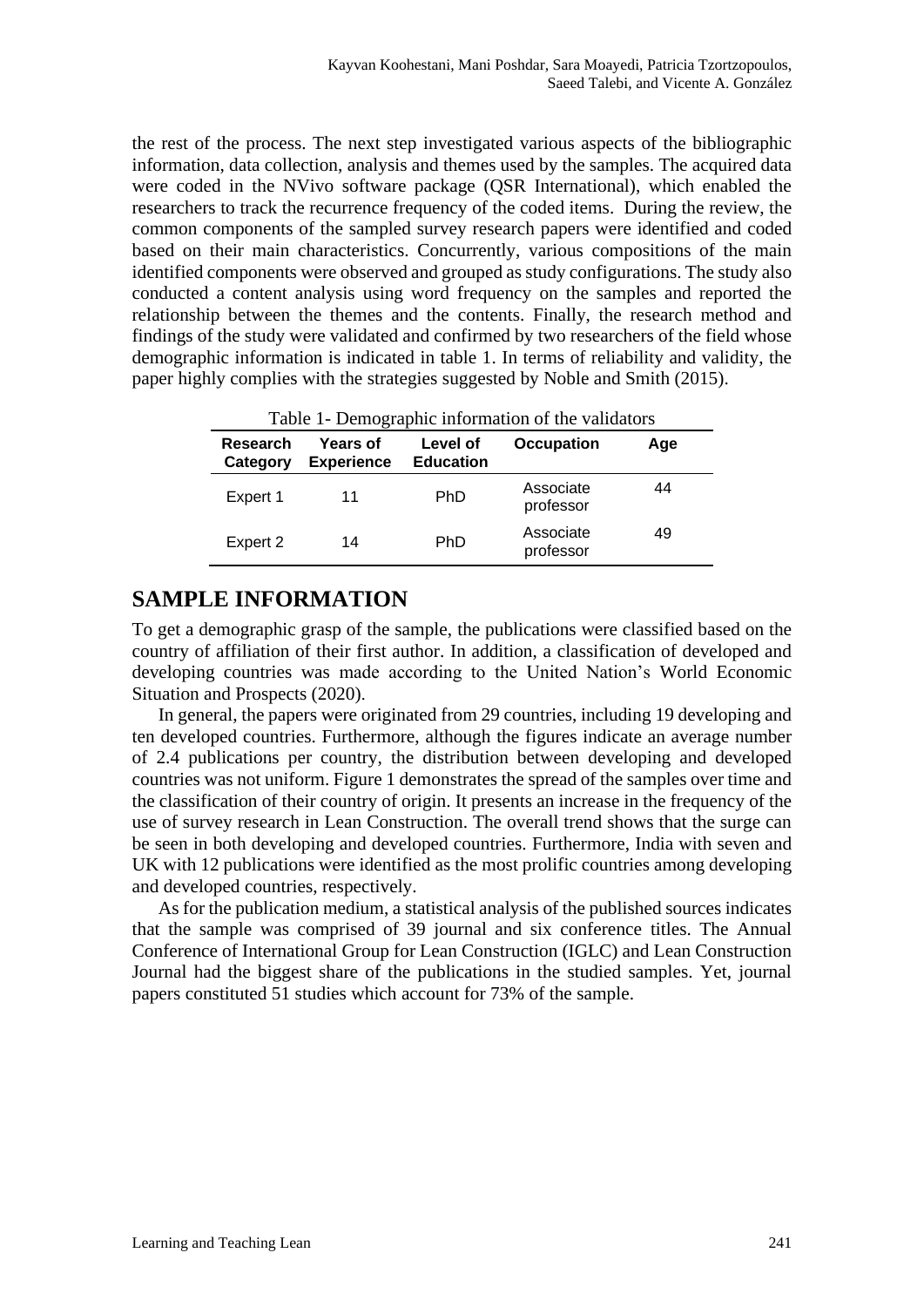

Figure 1- Distribution by year and category of their first authors' country

#### **COMMON COMPONENTS OF THE STUDY DESIGNS**

The analysis of the records indicated that an extended map of the study designs used by the survey-based research in Lean Construction is composed of the seven following components:

- 1. *Research concept development*: It justifies the gap, undertakes literature review to identify state of the art, provides a clear statement for the research problem(s) and research question(s). This step was present in all of the reviewed publications.
- 2. *Pre-design field exploration*: It is comprised of collecting the data required to formulate or complete a further step in a study. For instance, in many cases, the pre-design field exploration was used to devise questionnaires or design interviews. Almost 90% of the studies involved pre-design field exploration that was conducted based on literature reviews, interviews, observations and questionnaire surveys in the order of their frequency. The associated data was found to be of qualitative nature except in one case that quantitative data was collected using a questionnaire survey (Abduh and Roza 2006; Koohestani et al. 2020; Li et al. 2019).
- 3. *Study design:* this step was performed to design or formulate further steps of a study. In the majority of cases, this component involved designing a questionnaire or interview. Almost 90% of the publications included this step in their design. The majority of those that omitted this component used unstructured interviews that did not require a specific design (Abduh and Roza 2006; Bashir et al. 2013; Bygballe and Swärd 2014; Enshassi and Abu Zaiter 2014; Jasmine and Vasantha 2007).
- 4. *Data collection*: this was the main data collection phase upon which the findings were drawn. Therefore, it was present in all of the studies. Primary data was collected using questionnaire surveys and interviews in the majority of the cases. Other methods such as direct observations, archival review and the use of organizational databases were also utilized by this research component (Bashir et al. 2013; Enshassi and Abu Zaiter 2014; Meng 2019). The collected data were of both qualitative and quantitative nature. Nevertheless, Quantitative data was more frequent. Furthermore, in 11% of the cases, a combination of both types of data was collected (Figure 2).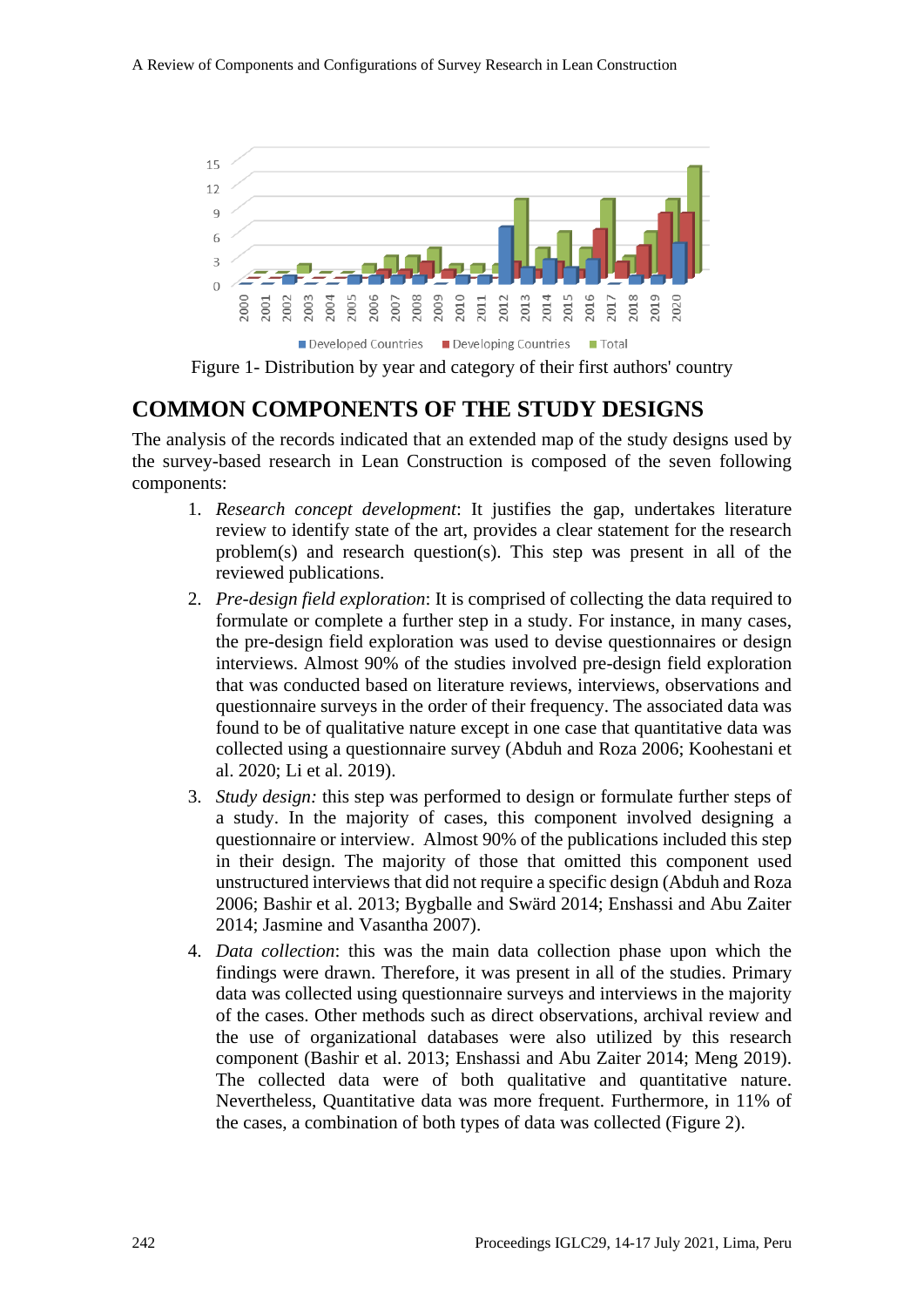

Figure 2- Types of main data in the sampled research

- 5. *Data analysis:* A wide range of methods were used to discover information and to make meaningful insight out of the collected data. They varied depending on the nature of the data. Yet, thematic and statistical analysis were the most prominent methods of analysing the qualitative and quantitative data, respectively. Similar to data collection, this component was also present in all of the reviewed studies (Bygballe and Swärd 2014; Enshassi and Abu Zaiter 2014; Koohestani et al. 2020).
- *6. Describing the phenomenon:* This component would describe the observed patterns in the studied phenomenon. It was particularly focused on the "what" s rather than "why" s. This component was also observed in all of the sampled literature.
- 7. *An in-depth explanation of the phenomenon:* existed in 10% of the reviewed samples. It would develop a model, framework or approach (Li et al. 2019).

Figure 3 presents a general map of the typical arrangement of these seven components in Lean Construction survey research. The range of specific configurations used by the researchers is introduced and elaborated in the forthcoming sections.



Figure 3- Identified common components of the study designs

## **RESEARCH CONFIGURATIONS**

As explained, the use of the identified components varied by the structure and design of the reviewed studies. Accordingly, three different configurations were identified (Table 2) which include *simple*, *semi-elaborated* and *elaborated* configurations. As the table shows, five components were an integral part of all three configurations. The integral components were identified as the research concept and development (comp #1), study design (comp #3), data collection (comp #4), data analysis (comp #5), and describing the phenomenon (comp #6). However, what differentiated between the three configurations was the inclusion of the other two components. While the simple category did not involve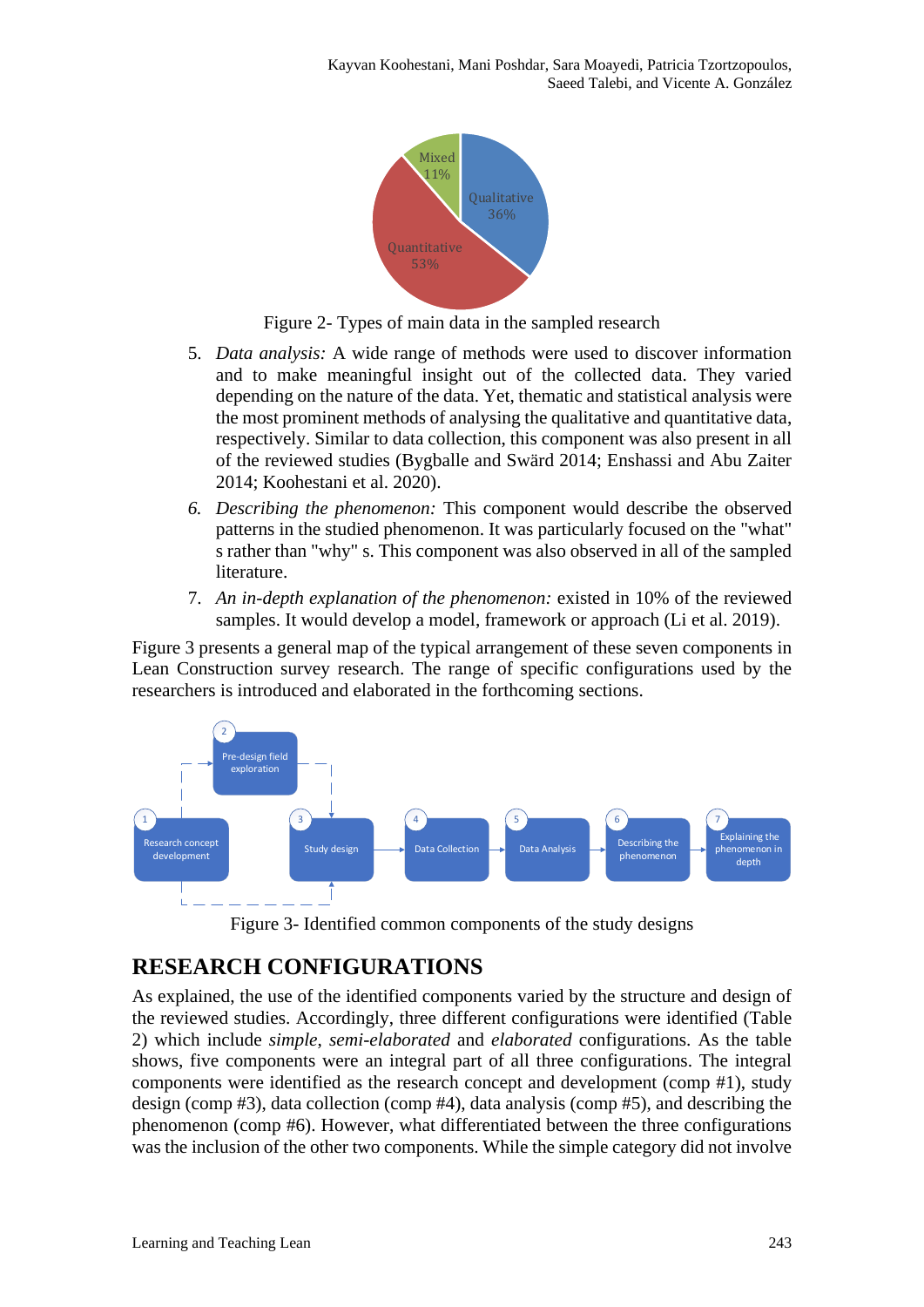any pre-design field exploration (comp #2) and explanation of the phenomenon (comp #7), the semi-elaborated category had component #2 added to its structure, and the elaborated category involved all the seven identified components.

| Table 2- The difference between the configurations |            |            |            |            |            |            |            |  |  |
|----------------------------------------------------|------------|------------|------------|------------|------------|------------|------------|--|--|
| <b>Research</b><br>Category                        | Comp<br>#1 | Comp<br>#2 | Comp<br>#3 | Comp<br>#4 | Comp<br>#5 | Comp<br>#6 | Comp<br>#7 |  |  |
| Simple                                             | V1         | $N^2$      | $Y/N^3$    |            |            |            | N          |  |  |
| Semi-Elaborated                                    |            |            | Y/N        |            |            |            | N          |  |  |
| Elaborated                                         |            |            |            |            |            |            |            |  |  |

<sup>1</sup> Included, <sup>2</sup> Not Included  $3V$ ary

### **CONTENT ANALYSIS**

The findings of the publications were also thematically analysed and categorized into twelve groups. Figure 4 indicates the identified themes and their share in the studied sample. As can be seen, Lean Construction implementation barriers, benefits and success factors were the most recurring themes in the sample.



Figure 4- Themes of findings

The study also undertook a word frequency analysis which presents an effective method to obtain context and trends out of textual content (Zhong and Song 2008). Therefore, the 50 most frequent words in the sample were identified and visualized in the form of a word cloud (Heimerl et al. 2014) in figure 5. Management, implementation, safety and production were the most frequent words in declining order. Process, barriers, waste, performance, and value were the next most frequent words. These results are in harmony with the identified themes' recurrence by being closely related to the implementation phase.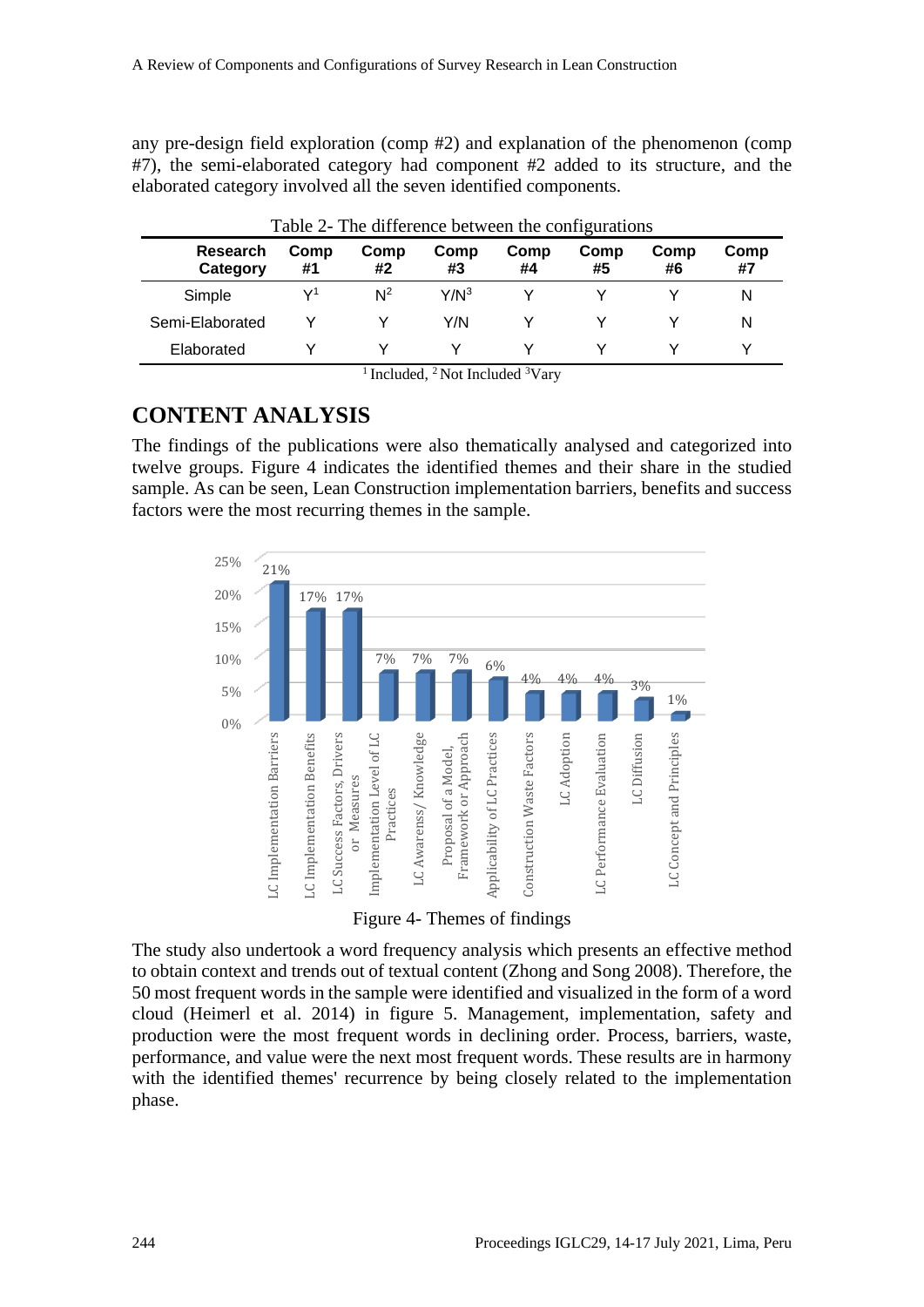

Figure 5- Most frequent words in all studies

#### **THE RELATIONSHIP BETWEEN THE CONFIGURATIONS AND THE THEMES**

Figure 6 presents the frequency of the configurations in the sample along with their associated themes. As the figure shows, semi-elaborated studies were the most commonly-used configuration by comprising more than 80% of the sample. The most frequent themes in this category included implementation barriers, benefits, and success factors. Significant differences were observed between the contents of the simple configuration category and the elaborated studies. While investigating the success factors was found to be the most frequent theme in simple studies, the elaborated studies mainly involved proposing a model, framework, or approach.



Figure 6- Themes of findings by study categories

A word frequency analysis was also conducted each for each study category. Figure 7 presents the word cloud chart generated to identify the most frequent words in each category of configuration. These charts represent both similarities and difference in the contents of the studies. These figures share the significance of the word "management" with figure 5. However, implementation was the most frequent word in studies with a simple configuration. Tools and practices were two aspects of implementation that turned to attract considerable attention in the simple configurations. Semi-elaborated studies were more concerned with managerial aspects such as process, waste, and production. The figures also show that safety and performance were two subjects that went through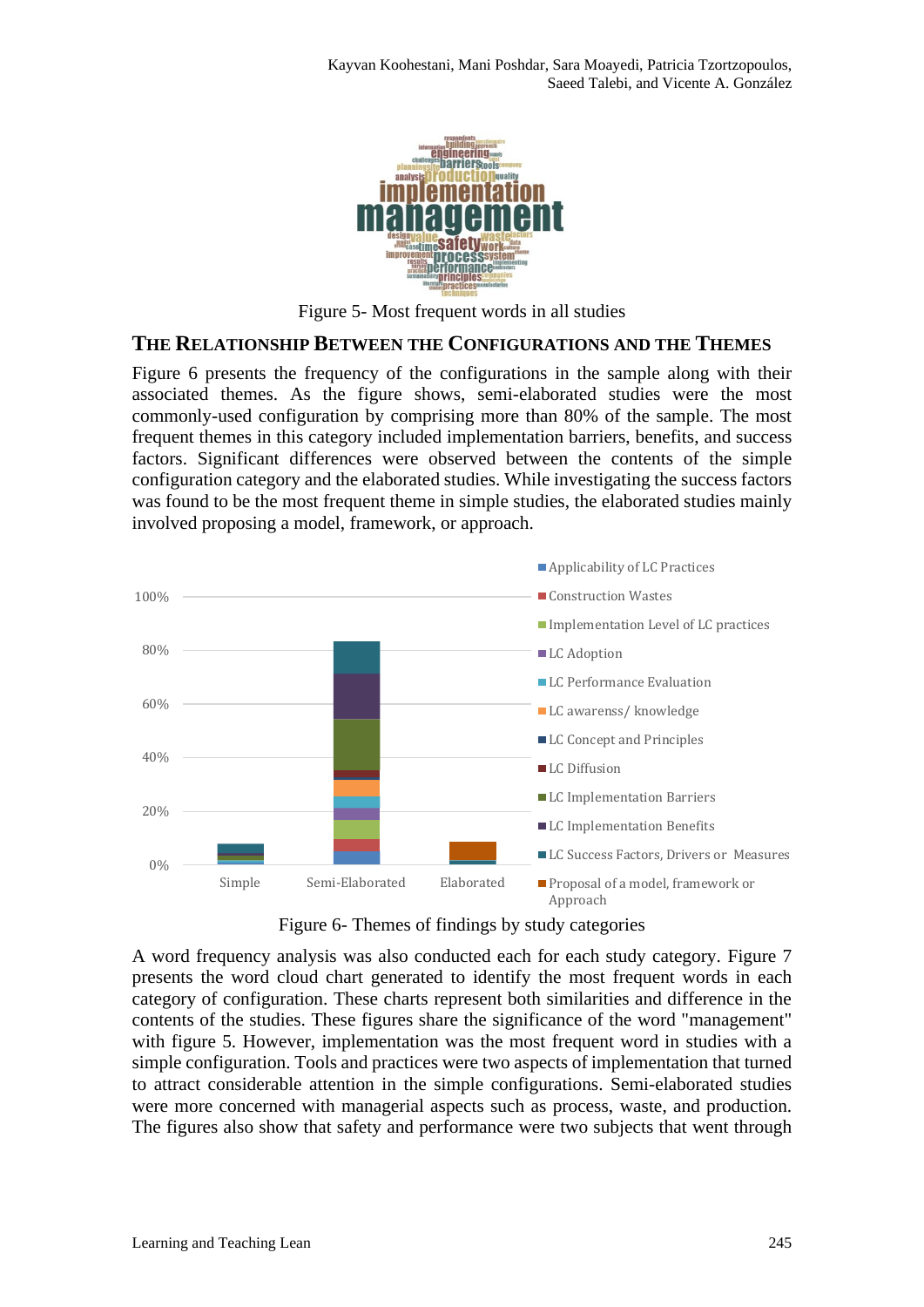studies with elaborated configurations. In other words, these two subjects are ahead of the rest in being investigated extensively and in-depth.



Figure 7- Most frequent words in: a) simple b) semi-elaborated and c) elaborated studies

Further, the *average number of annual citations* was used as an index to indicate the level of contribution made by each study configuration. The index was calculated for each study based on the number of citations divided by the number of years that they have been available to the research community. The results were averaged and grouped by each study configuration. Figure 8 indicates the result in which a considerable difference between the contribution level of simple studies and the other two categories can be seen.



Figure 8- The average of the annual number of citations by study configuration

#### **DISCUSSION**

According to the bibliographic information of the sample, survey research in Lean Construction is observing a significant increase in recent years. It can be associated with the technological improvement that facilitates sampling, communication and ultimately data collection. Furthermore, this growing trend indicates that the value of empirical data, especially survey research, is taking a more significant part in future research outcomes. Besides, the number of countries in the sample signals that Lean Construction is still early in its global hype cycle and far from a desirable state where Lean Construction is studied and practiced in the majority of countries of the world. Thus, researchers are urged to embark on international conjoint research to promulgate Lean Construction in new countries, enhance existing practices and eventually increase Lean Construction research diffusion.

The findings and content analysis of the publications indicated that while implementation issues have been widely investigated, less attention has been paid to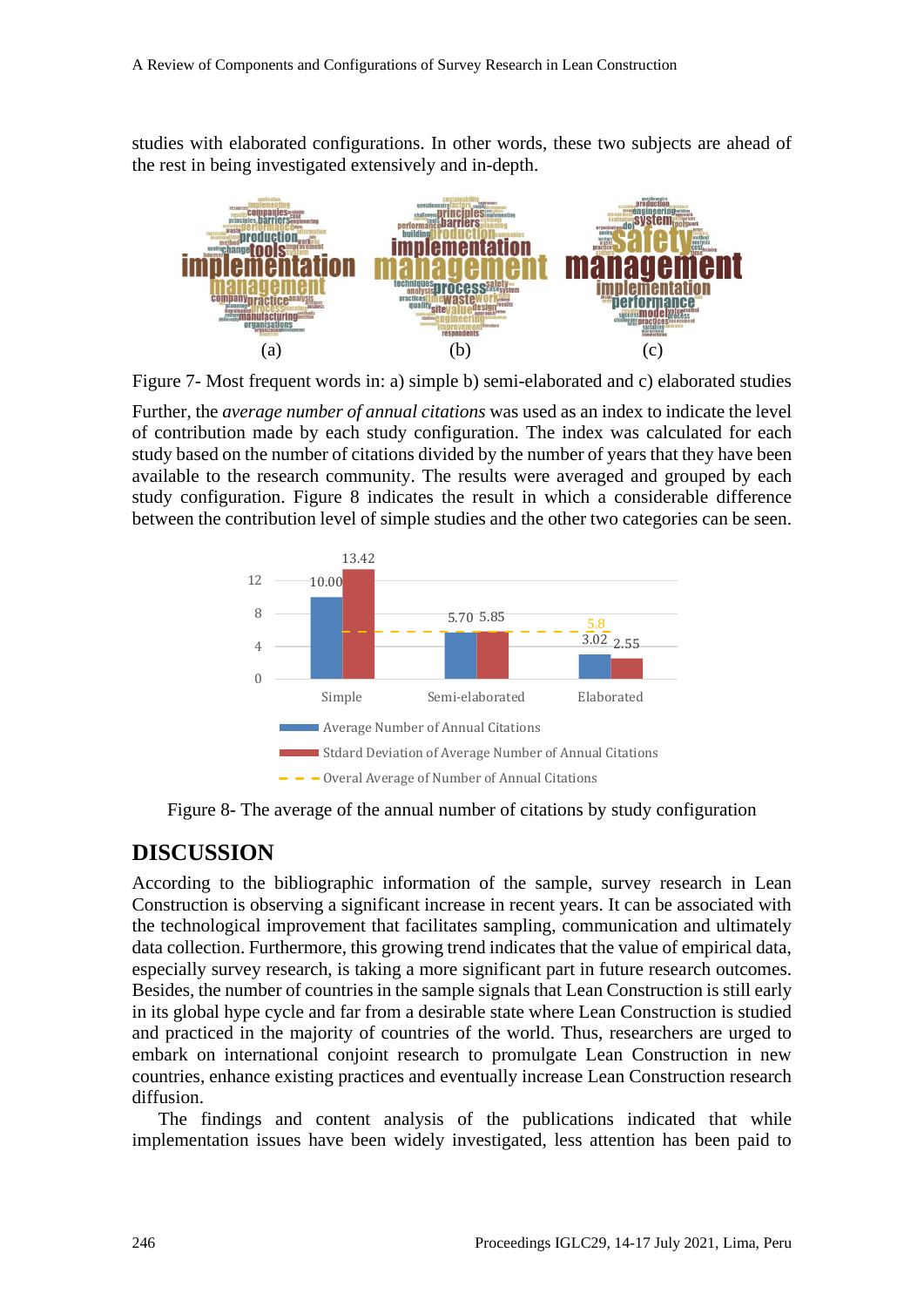diffusion and adoption issues. Given the fundamental importance of the later ones, a shift is demanded in the general focus of the lean construction research community.

A relationship was observed between the content of the studies and the configurations used in the study design. The configurations were divided into three groups of simple, semi-elaborated and elaborated study. A significant difference was observed between the density of the identified configuration, which indicates a low level of diversity in methods applied to the Lean Construction survey research. So far, most of the research completed in the community falls in the semi-elaborated category. The research also described the situation (the Whats) without elaborating the reasons for the observations (the Whys). Therefore, it seems that Lean Construction research is ready to move to the next level and to start developing studies with elaborated configurations. This demand is more evident for subjects such as success factors, barriers, and benefits in particular.

Lastly, the highest contribution of simple studies and the lowest level of elaborated ones could indicate the incompleteness of the former and strength of the later. Thus, more elaborated research is encouraged as it pushes the knowledge further towards its edge.

#### **CONCLUSION**

Identifying the active state and classification of the mechanisms used by the survey studies is crucial to improve the quality of future research. To achieve this, a total of 70 survey literature on Lean Construction were reviewed to elicit their bibliographic information, common components and content characteristics. It was found that seven common components form three different configurations in Lean Construction survey research. A thematic analysis of the result revealed twelve main themes in the sampled literature which was then used together with the average number of annual citations to establish the relationships between the identified configurations. The analysis of the data also shows that interest in survey research on Lean Construction is increasing and that the empirical data will be of higher value in future research. Further, researchers are encouraged to consider more diverse methods and elaborated configurations and also to direct their studies towards more fundamental issues such as diffusion and adoption.

This study uses a random sampling method to collect data. Future research may involve a systematic literature review to ensure of the involvement of all pertinent works.

#### **REFERENCES**

- Abduh, M., and Roza, H. (2006). "Indonesian Contractors' Readiness Towards Lean Construction." *14th Annual Conference of the International Group for Lean Construction (IGLC14).*Santiago, Chile, 543-549.
- Alreck, P. L., and Settle, R. B. (1985). "The Survey Research Handbook. Homewood." McGraw-Hill/Irwin.
- Aziz, R. F., and Hafez, S. M. J. A. E. J. (2013). "Applying Lean Thinking in Construction and Performance Improvement." *Alexandria Engineering Journal*, 52(4), 679-695.
- Ballard, H. G. (2000). "The Last Planner System of Production Control." PhD Diss, University of Birmingham.
- Bashir, A. M., Suresh, S., Oloke, D. A., Proverbs, D. G., and Gameson, R. (2013). "The Application of Lean Construction Tools in the United Kingdom Construction Organisations: Findings from A Qualitative Inquiry." *AEI 2013: Building Solutions for Architectural Engineering*, 64-73.
- Biederman, I. (1987). "Recognition-by-components: A Theory of Human Image Understanding." *Psychological Review*, 94(2), 115.